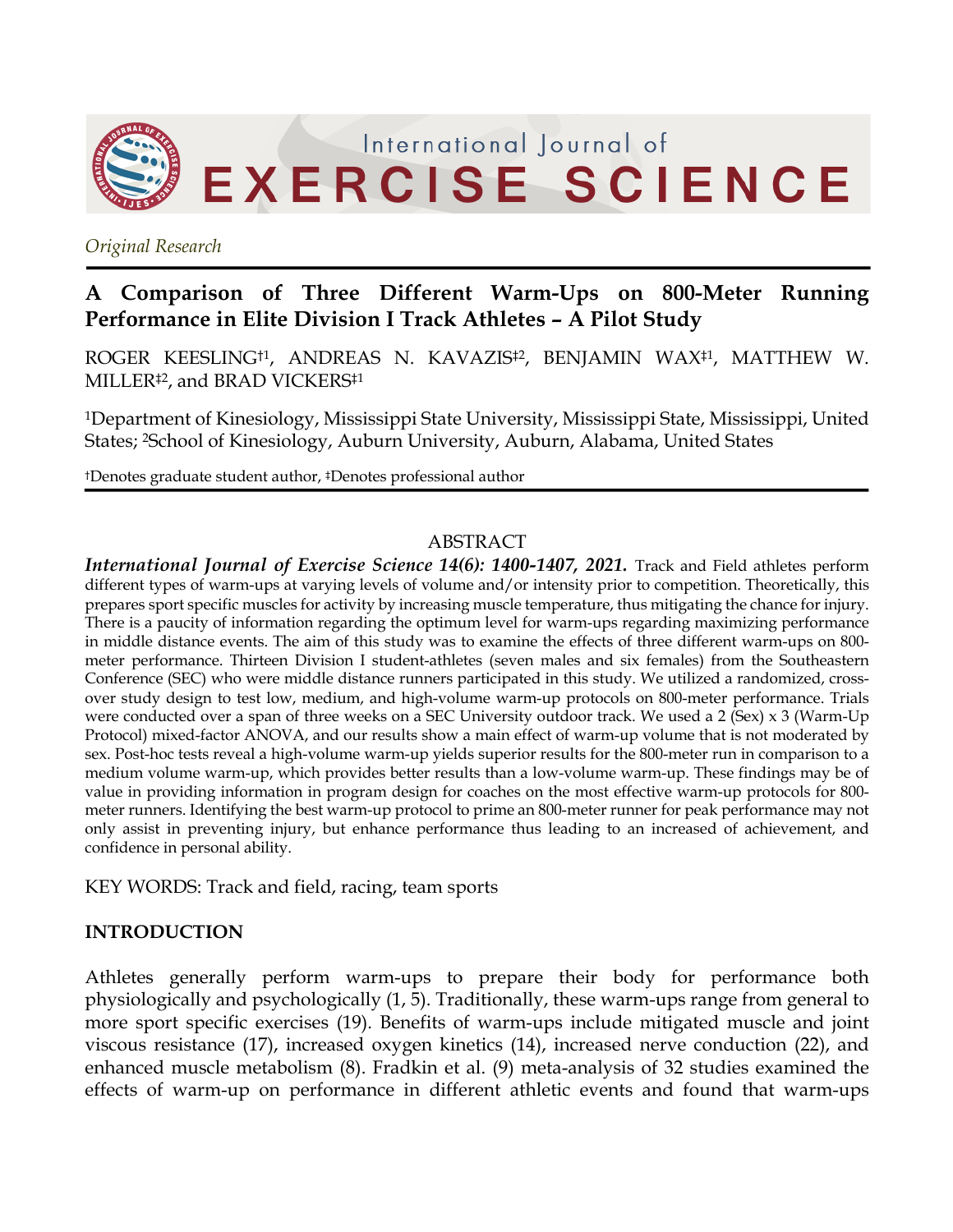improved performance in 79% of studies, led to no change in 3% of studies, and negatively affected performance in 17% of studies. While several studies have examined physiological responses to warm-ups (15, 16), fewer studies have assessed changes in performance following different warm-up volumes (9). Skof and Strojnik (21) reported that a warm-up for middle distance runners that included slow running, stretching, sprinting, and bounding increased muscle activation more than a warm-up that included slow running and stretching only. Additionally, Ingham, Fudge, Pringle, and Jones (12) concluded that a high intensity and volume warm-ups may improve 800-meter performance.

Numerous studies have assessed performance following warm-ups on single sprint performance or continuous exercise (10, 20, 23); however, there is a paucity of well-documented studies assessing low, medium, and high-volume warm-up protocols on 800-meter performance found in the literature (9). In a study of 800-meter runners, researchers reported that higher volume and intensity warm-ups resulted in better performance (12). Despite the positive findings, the study's main weakness was that all testing was done on a treadmill. While laboratory setting helps control for issues related to the environment, this greatly diminishes the ecological value (environmental influences) of the findings (24). Additionally, athletes do not perform their personal best times on a treadmill due to the inability to make subtle pace adjustments and have lower motivation in comparison to performing in their competitive elements (11).

Therefore, the purpose of this study was to identify an appropriate warm-up protocol for NCAA Division I Southeastern Conference (SEC) 800-meter middle distance runners that results in optimal outcomes in a peak performance, i.e., 800-meter time trial performed on an outdoor track. We hypothesized that the high-volume warm-up protocol would result in the best (i.e., lowest) time trial completion for elite college age athletes in the 800-meter running performance.

# **METHODS**

# *Participants*

Thirteen (seven males and six females) SEC Division I Track and Field student-athletes who competed in middle distance (800-meter) running events were recruited to participate in this study. Track and Field athletes who competed in other events (e.g., 100-meter, 200-meter, jumping and throwing events) were excluded from participation. Further exclusionary criteria of the study included: (a) musculoskeletal problems, (b) cardiorespiratory ailments, (c) metabolic disorders, (d) blood disorders, (e) history of psychological disorders, (f) use of tobacco products, (g) consuming more than ten alcoholic beverages per week, and (h) use of supplements or other medications. Athletes' academic classification ranged from freshmen to junior. This research was carried out fully in accordance to the ethical standards of the International Journal of Exercise Science (18). The study's procedures were reviewed and approved by the University Institutional Review Board prior to the initiation of the study and all athletes provided their written consent prior to participation. Additionally, permission was granted by the athletic administration and team coaches. Table 1 displays means and standard deviations for athletes' characteristics.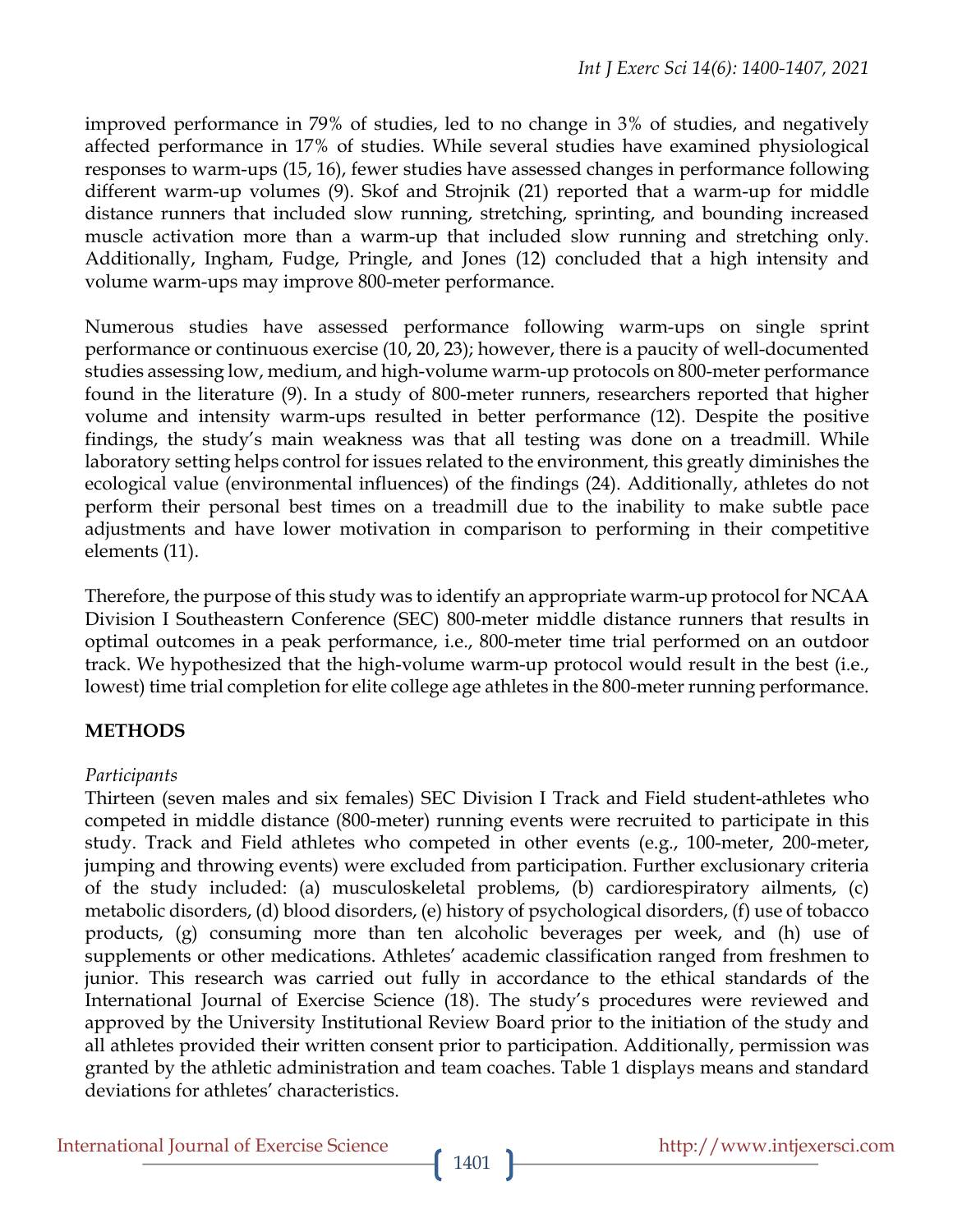| Age $(y)$           | Height (m)      | Body mass (kg) | Body Mass Index |  |  |
|---------------------|-----------------|----------------|-----------------|--|--|
| Males $(n = 7)$     |                 |                |                 |  |  |
| $20.0 \pm 1.8$      | $1.76 \pm 0.05$ | $62.1 \pm 3.8$ | $20.0 \pm 0.8$  |  |  |
| Females ( $n = 6$ ) |                 |                |                 |  |  |
| $20.0 \pm 1.1$      | $1.66 \pm 0.05$ | $57.7 \pm 3.2$ | $20.9 \pm 0.7$  |  |  |

#### **Table 1.** Athlete demographics.

# *Protocol*

A study design incorporating low, medium, and high-volume warm-up protocols (independent variable) were utilized in this study. Testing occurred on an SEC University 400-meter International Amateur Athletic Federation certified synthetic rubber outdoor track over a threeweek period, with each athlete testing one day each week. The warm-up protocols (low, medium, and high volume) were applied in a random counterbalanced manner over the threeweek period.

During the initial meeting, the Principal Investigator met with student-athletes who met the inclusion criteria and explained the purpose of the investigation, provided an overview of the study and addressed any initial questions. Consent forms were given to those who were interested in participating to review and consider on their own. A second group meeting was held approximately one-week later to answer any additional questions and collect signed consent forms from participating athletes. To reduce threats to internal validity, athletes were asked to follow the same physical activity and dietary behavior routine for 48 hours before subsequent testing times. Physical activity items were modified from the National Health and Nutrition Examination Survey (NHANES; Centers for Disease Control and Prevention, 2013) (6).

On the first testing day, participating student-athletes met in the Training Room. Each athlete completed Diet and Physical Activity Log to document physical exertion and dietary behaviors during the 48 hours prior to the first testing date. Demographic information was also collected during this session. Athletes completed the Physical Activity Readiness Questionnaire (PAR-Q) to determine if there were any potential risks associated with physical activity (25). All physical documents (other than consent forms) used ID numbers only (i.e., no names) to identify/track athletes across testing dates. Athletes were reminded that participation was completely voluntary and they could cease their involvement at any time without negative consequences.

Athletes then moved outdoors to the University Track, where the three warm-up protocols (low, medium, and high intensity) were tested based on assignment for that day. To control for physical risks associated with this study (e.g., muscle pulls, strains, sprains; fainting; breathing difficulties; bumps, scrapes, or bruises; or other risks that could typically result from physical exertion), at least one SEC Track and Field athletic trainer was present during all testing sessions. Each athlete completed their assigned warm-up protocol for the testing date. A standard 60 second rest period was incorporated in between all activates within the warm-up protocol. Table 2 outlines the sequence of warm-up activities for each protocol's level of intensity.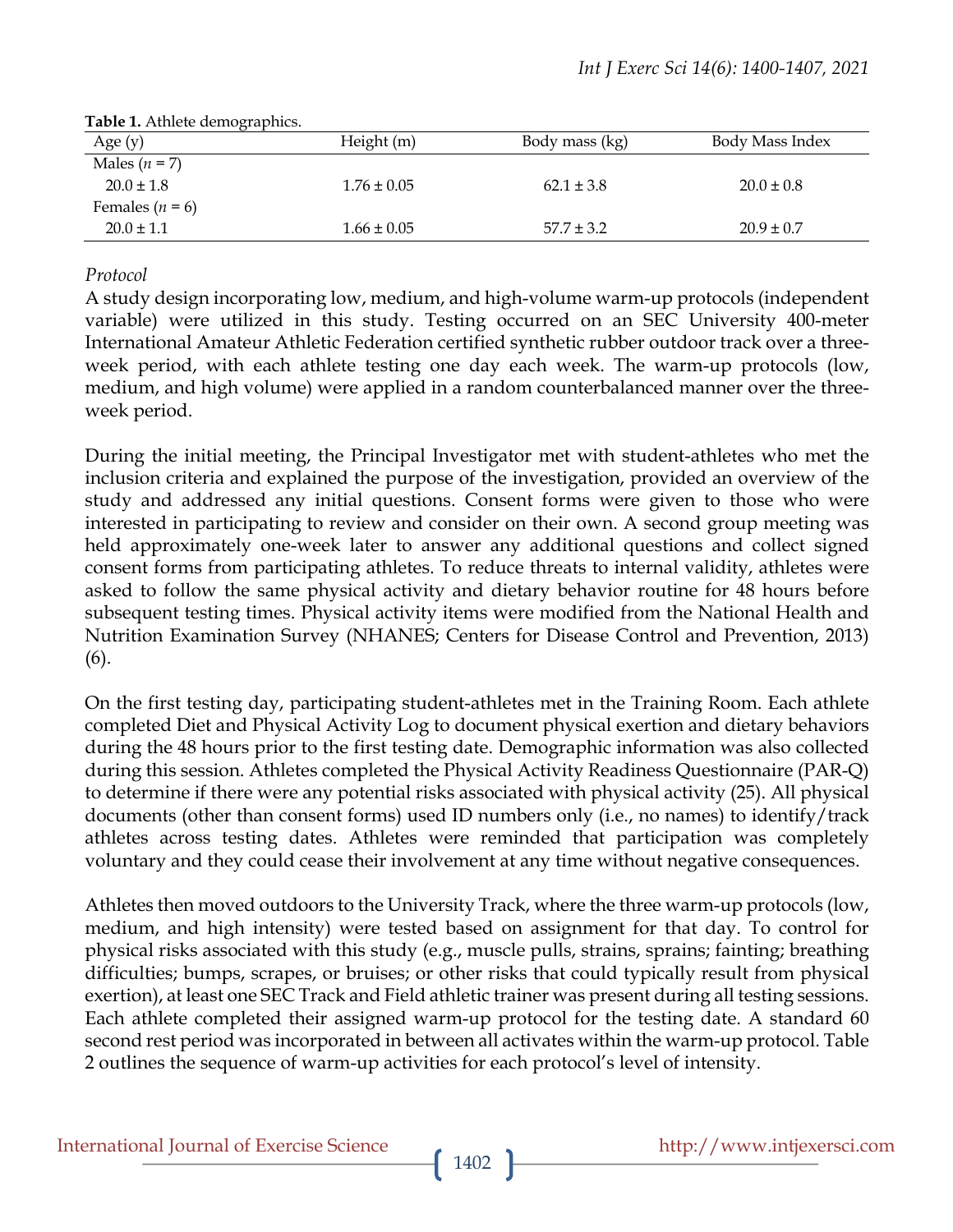After finishing the warm-up protocol, the participant put back on their warm-up suit and was encouraged to sit quietly for 15 minutes. During this period, the participants were permitted fluids and to stand or walk in order to maintain their ecological pre-run ritual. No additional activity was permitted during this period. Following the rest period, the participant took off their suit and reported to the starting line. Five minutes elapsed between undressing and starting the 800-meter time trial. All trials were conducted individually. During the 800-meter time trials, the SEC Track and Field Coaches and trainers recorded the timed 800-meter checkpoints using a standard digital stopwatch (Seiko SVAS003 Tokyo, Japan). Total time was also documented. Athletes were encouraged to perform up to their maximum potential for each session. The subsequent two sessions followed a similar testing format and were conducted on the same day and time of the week.

| Activity                                                                                                                                                                                                                                                                               | Low<br>Volume       | Medium<br>Volume    | High<br>Volume      |
|----------------------------------------------------------------------------------------------------------------------------------------------------------------------------------------------------------------------------------------------------------------------------------------|---------------------|---------------------|---------------------|
| 10-minute jog                                                                                                                                                                                                                                                                          | $\boldsymbol{\chi}$ | $\pmb{\chi}$        | $\mathbf{x}$        |
| Dynamic stretching exercises (4-way leg swings, back to wall –<br>wall touches (hip rotation), forward lunges, backward lunges,<br>donkey kicks, glut bridges, cats to camel, iron crosses, sitting leg<br>raises, side lunges, karaoke's, and side skips with overhead arm<br>swings) | $\boldsymbol{\chi}$ | $\boldsymbol{\chi}$ | X                   |
| $4 \times 40$ -60m bounding/striding runs                                                                                                                                                                                                                                              | $\boldsymbol{\chi}$ | $\boldsymbol{\chi}$ | X                   |
| 4 x 60m acceleration sprints at race pace                                                                                                                                                                                                                                              |                     | $\boldsymbol{\chi}$ |                     |
| 2-minute walking/jogging recovery                                                                                                                                                                                                                                                      |                     | $\pmb{\chi}$        |                     |
| 100m sprint at race pace                                                                                                                                                                                                                                                               |                     | $\pmb{\chi}$        | $\boldsymbol{\chi}$ |
| 100m, 200m, and 300m consecutive sprints at race pace with 60<br>second walking/jogging recovery in between each                                                                                                                                                                       |                     |                     | $\boldsymbol{\chi}$ |
| 15-minute rest period (e.g., sitting, walking, drinking water<br>and/or Gatorade)                                                                                                                                                                                                      | X                   | $\boldsymbol{\chi}$ | X                   |

**Table 2.** Warm-up protocols.

#### *Statistical Analysis*

Data were submitted to a 2 (Sex: male/female) x 3 (Warm-Up Protocol: low/medium/high) mixed-factor ANOVA with repeated-measures on the second factor. If a Sex x Warm-Up Protocol interaction occurred, we would conduct separate one-way (Warm-Up Protocol) repeated-measures ANOVAs for each sex. Effect sizes for significant ANOVAs are reported as η2 p. For significant effects of warm-up protocol, we planned to conduct paired-sample *t*-tests between warm-up protocols. Effect sizes for significant paired-sample *t*-tests are reported as *dz*. Alpha level was set to 0.05, and the Greenhouse-Geisser correction was applied when sphericity was violated. Corrected degrees of freedom and *p*-values are reported when necessary.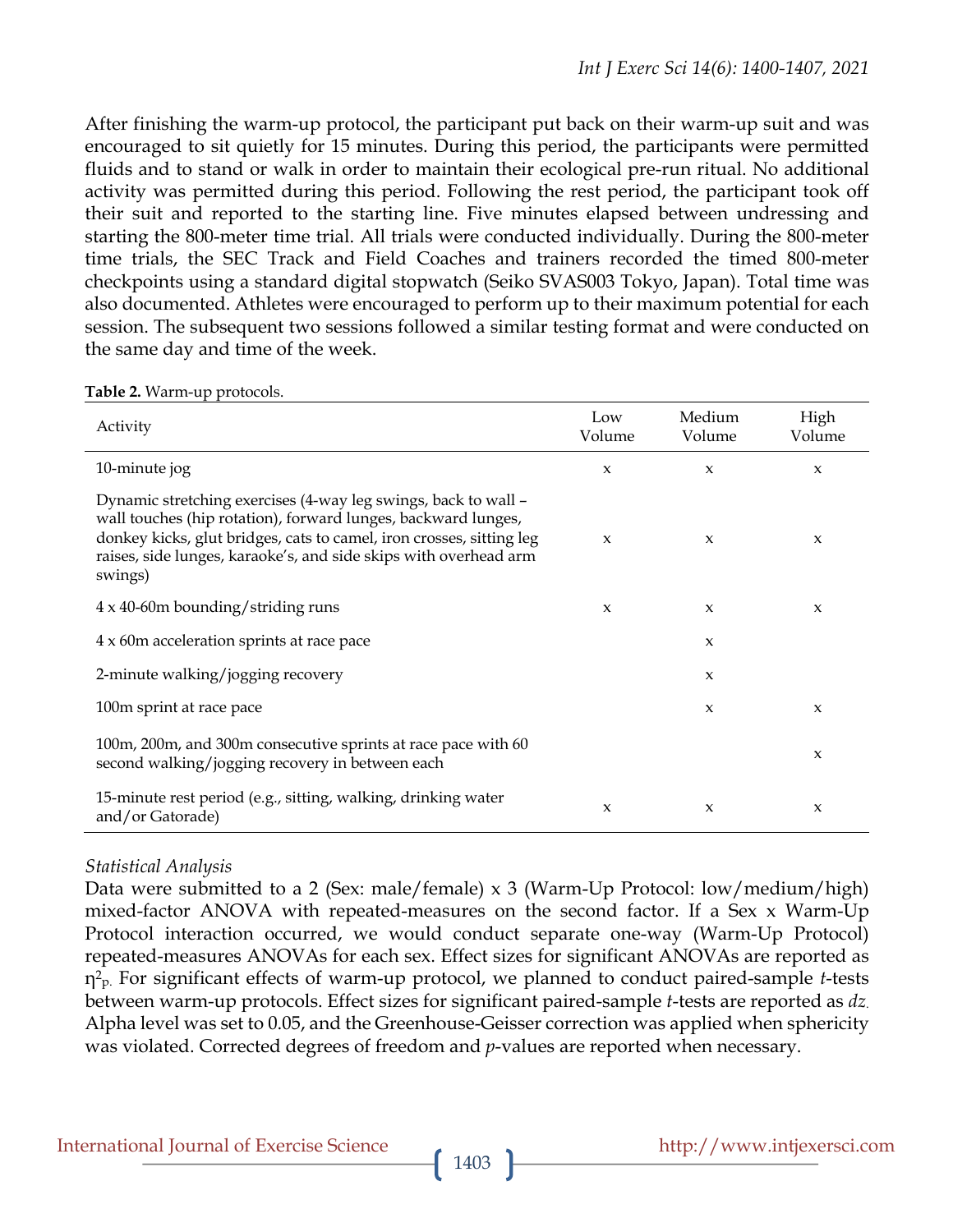#### **RESULTS**

Figure 1 summarizes the data as a function of sex and warm-up protocol. Results revealed main effects of sex ( $F(1, 11) = 15.2$ ,  $p = 0.002$ ,  $\eta^2$ <sub>p</sub> = 0.581) and warm-up protocol ( $F(2, 22) = 17.5$ ,  $p <$ 0.001,  $\eta^2$ <sub>p</sub> = 0.614). Paired-sample *t*-tests revealed the high volume warm-up protocol was superior to the medium volume warm-up protocol  $(t(12) = 3.67, p = 0.003, dz = 1.02)$  and low volume warm-up protocol  $(t(12) = 5.46, p < 0.001, dz = 1.51)$ . The medium volume warm-up protocol was better than the low volume warm-up protocol  $(t(12) = 2.99, p = 0.011, dz = 0.828)$ .



# 800 METERS

**Figure 1**. 800-meter time in seconds for each warm-up protocol. The time trials revealed a statistically significant difference ( $p < 0.05$ ) in the protocols for males (low = 128.98  $\pm$  9.72 seconds; moderate = 125.53  $\pm$  6.92 seconds; high  $= 122.89 \pm 6.91$  seconds) and females (low = 145.20  $\pm$  8.33 seconds; moderate = 143.39  $\pm$  7.99 seconds; high = 140.46 ± 8.83 seconds.

#### **DISCUSSION**

Findings from the present study confirmed our hypothesis, suggesting that a high intensity warm-up may be more prudent for elite level athletes during 800-meter races. Results revealed a dose-dependent relationship between warm-up protocol and 800-meter performance such that a high-volume warm-up was superior to a medium volume warm-up, which was better than a low-volume warm-up. These effects were not significantly affected by the sex of the runner. For males, six of the seven improved their time when doing medium compared to low volume and six of seven improved their time when doing high compared to medium volume. For females, five of six improved their time when doing medium compared to low volume and all six improved their time when doing high compared to medium volume. These findings agree with

International Journal of Exercise Science http://www.intjexersci.com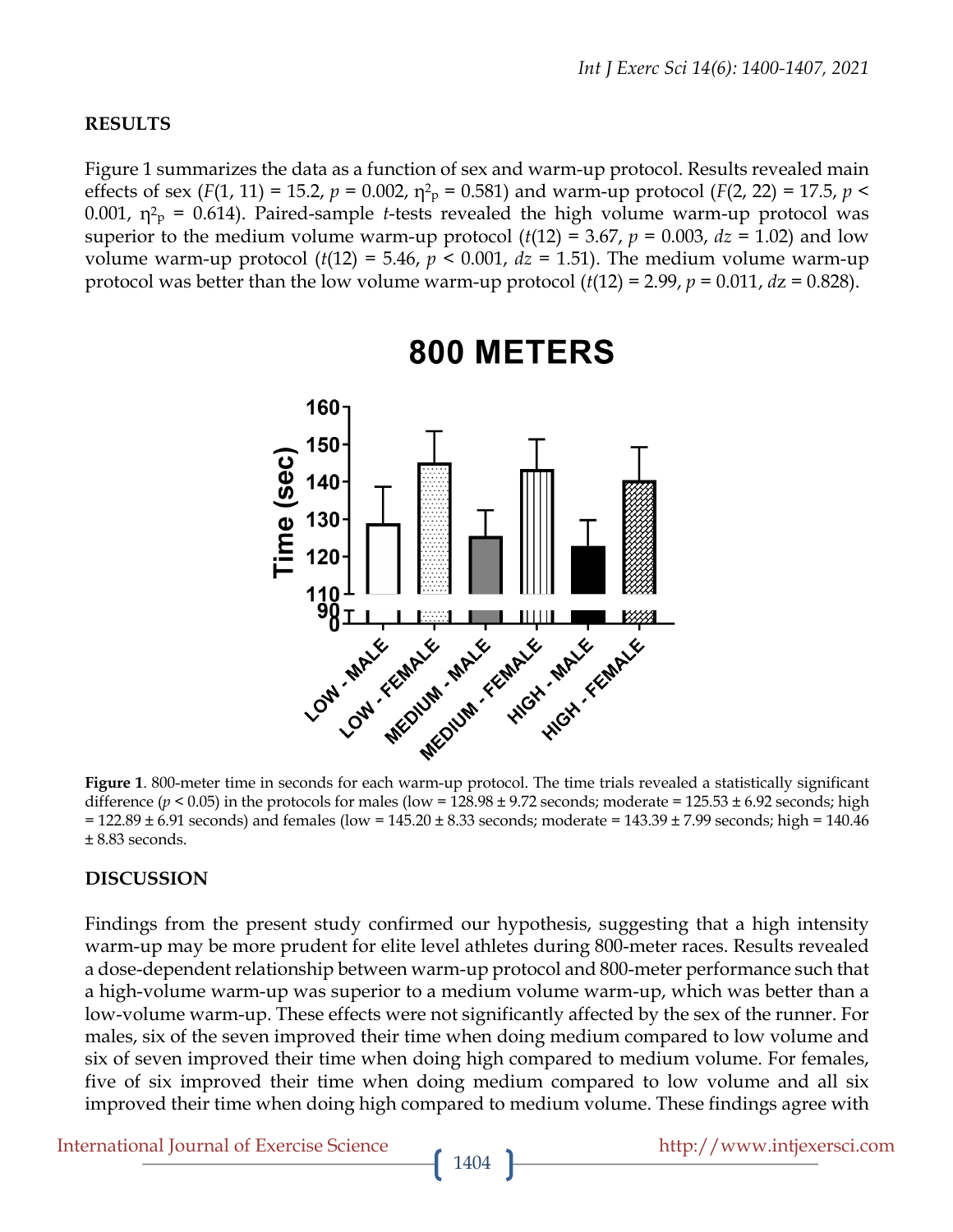a recent study, which reported that high volume warm-ups may improve 800-meter running performance (12). Note, the present study confirmed the finding by implementing three warmup protocols (low, medium, and high volume), which allowed for additional distinctions regarding the most effective warm-up protocol for 800-meter runners.

In a prior study by Ingham et al. (12), treadmills were utilized to test running performance, in contrast to our study, which conducted running trials on an NCAA track. Hill (11) suggested that athletes do not perform their best on a treadmill due to lower motivation in the laboratory setting than in competition and the inability to make subtle pace adjustments. In the present study, temperatures, humidity, wind direction, and speed were relatively similar across testing days. Thus, conducting the present study in an outdoor setting may provide greater ecological value for practitioners and athletes.

Bishop (4) reported that different physiological responses to warm-up may be required to optimize performance for different tasks. Specifically, increasing nerve transmission velocity results in decreased reaction time via increased muscle contraction (26). The increased temperature resulting in an augmentation of performance has been previously established (2, 23), as long as the intensity does not result in high levels of blood lactate, resulting in decreased pH levels, increased inorganic phosphate, and inhibiting the energy systems (3, 4). Therefore, future studies should demonstrate the specific physiological changes that occur to prime the body for exertion (7), such as changes in muscle temperature and function, heart rate, oxygen kinetics, and energy systems; thus, mitigating the muscle's viscous resistance (3, 26).

Finally, there are also general limitations in this study. First, due to maintaining the ecological integrity of the athlete's environment, specific standardized intensity levels were not measured. Next, while the female athletes reported their menstrual cycles to the coaches and medical staff (trainers and team doctors), this information was not provided for this study. Additionally, due to the homogeneity of the athletes training and performance levels, prohibited a control group, which may limit the generalization of the findings to a limited population. Finally, despite using trained expert timers for this study, human error was still a slight possibility.

In conclusion, warm-ups are essential to prepare athletes for exertion and optimum performance (4). The findings of the present study suggest that high intensity warm-up may be most prudent for college age elite level male and female athletes preceding racing distances of 800-meters. Given the connection between warm-up protocols and performance, as well as knowing that warm-up protocols are often based on the coaches' intuition (4), training on the most effective event-specific warm-up protocols could be developed and provided to coaches through certification courses which have been shown to be an effective way to communicate such information (13). Identifying the best warm-up protocol (e.g., intensity and volume) to prime an 800-meter runner for peak performance can help prevent injury, enhance performance and sense of achievement, and increase an athlete's confidence in his or her personal skills and abilities.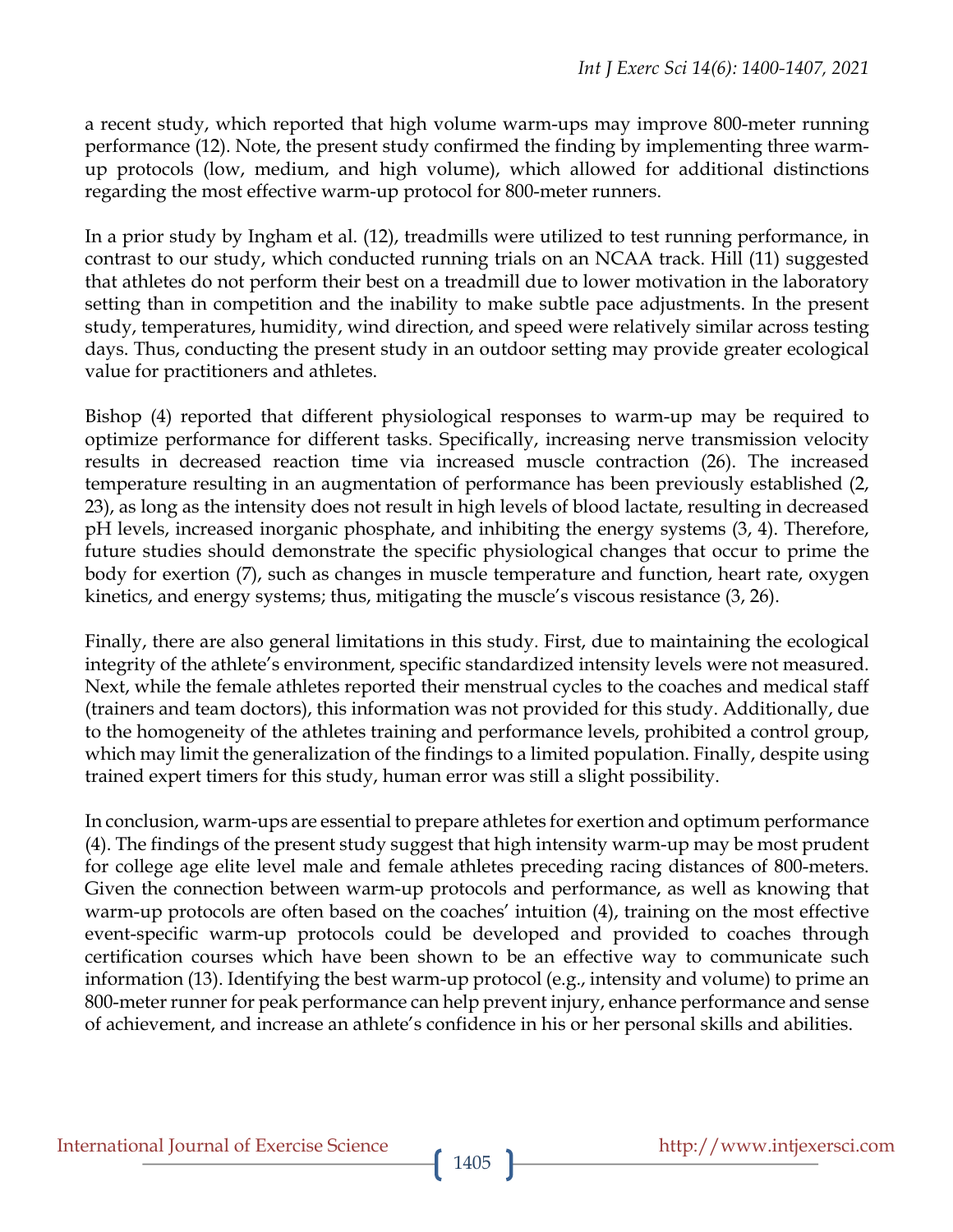# **REFERENCES**

1. Abad CC, Prado ML, Ugrinowitsch C, Tricoli V, and Barroso R. Combination of general and specific warm-ups improves leg-press one repetition maximum compared with specific warm-up in trained individuals. *J Strength Cond Res* 25(8): 2242-2245, 2011.

2. Asmussen E, Boje O. Body temperature and capacity for work. *Acta Physiologica Scandinavica* 10(1): 1-22, 1945.

3. Bishop D. Warm up I: Potential mechanisms and the effects of passive warm-up on exercise performance. *Sports Med* 33(6): 439-454, 2003.

4. Bishop D. Warm up II: Performance changes following active warm up and how to structure the warmup. *Sports Med* 33(7): 483–498, 2003.

5. Bishop D, Bonetti D, and Dawson B. The effect of three different warm-up intensities on kayak ergometer performance. *Med Sci Sports Exerc* 33(6): 1026-1032, 2001.

6. Centers for Disease Control and Prevention. National Center for Health Statistics (NCHS). National Health and Nutrition Examination Survey Questionnaire. Hyattsville, MD: U.S. Department of Health and Human Services, Centers for Disease Control and Prevention. Retrieved from http://www.cdc.gov/nchs/data/nhanes/nhanes\_13\_14/PAQ\_H.pdf, 2013.

7. Endo M, Usui S, Fukuoka Y, Miura AM, Rossiter HB, and Fukuba Y. Effects of priming exercise intensity on the dynamic linearity of the pulmonary vo2 response during heavy exercise. *Eur J Appl Physiol* 91: 545–554, 2004.

8. Febbraio M, Carey M, and Snow R. Influence of elevated muscle temperature on metabolism during intense, dynamic exercise. *Am J Physiology* 271(40): 1251-1255, 1996.

9. Fradkin AJ, Zazryn TR, and Smoliga JM. Effects of warming-up on physical performance: A systematic review with meta-analysis. *J Strength Cond Res* 24: 140–148, 2010.

10. Grodjinosvsky A, Magel JR. Effect of warm-up on running performance. *Res Quar Ex & Sp* 41(1): 116-119, 1970.

11. Hill D. Energy system contributions in middle-distance running events. *J Sports Sci* 17: 477–483, 1999.

12. Ingham SA, Fudge BW, Pringle JS, and Jones AM. Improvement of 800-m running performance with prior highintensity exercise. *Int J Sports Physiol Perform* 8: 77–83, 2013.

13. Judge LW, Petersen JC, Bellar DM, Craig BW, Wanless EA, Benner M, and Simon LS. An examination of preactivity and postactivity stretching practices of crosscountry and track and field distance coaches. *J Strength Cond Res* 27: 2456–2464, 2013.

14. Koga S, Shiojiri T, and Kondo N. Effect of increased muscle temperature on oxygen uptake kinetics during exercise. *J Appl Physiol* 83(4): 1333-1338, 1997.

15. McComas A. Skeletal muscle: Form and function. Champaign, Il: Human Kinetics, 1996.

16. McCutcheon LJ, Geor RJ, and Hinchcliff KW. Effects of prior exercise on muscle metabolism during sprint exercise in horses. *J Appl Physiol* 87(5): 1914-1922, 1999.

17. McMillian DJ, Moore JH, Hatler BS, and Taylor DC. Dynamic vs. static-stretching warm up: The effect on power and agility performance. *J Strength Cond Res* 20(3): 492-499, 2006.

18. Navalta JW, Stone WJ, and Lyons TS. Ethical issues relating to scientific discovery in exercise science. *Int J Exerc Sci* 12(1): 1-8, 2019.

19. Needham RA, Morse CI, and Degens H. The acute effect of different warm-up protocols on anaerobic performance in elite youth soccer players. *J Strength Cond Res* 23(9): 1614-1620, 2009.

20. Sargeant AJ, Dolan P. Effect of prior exercise on maximal short-term power output in humans. *J Appl Physiol* 63(4): 1475-1480, 1987.